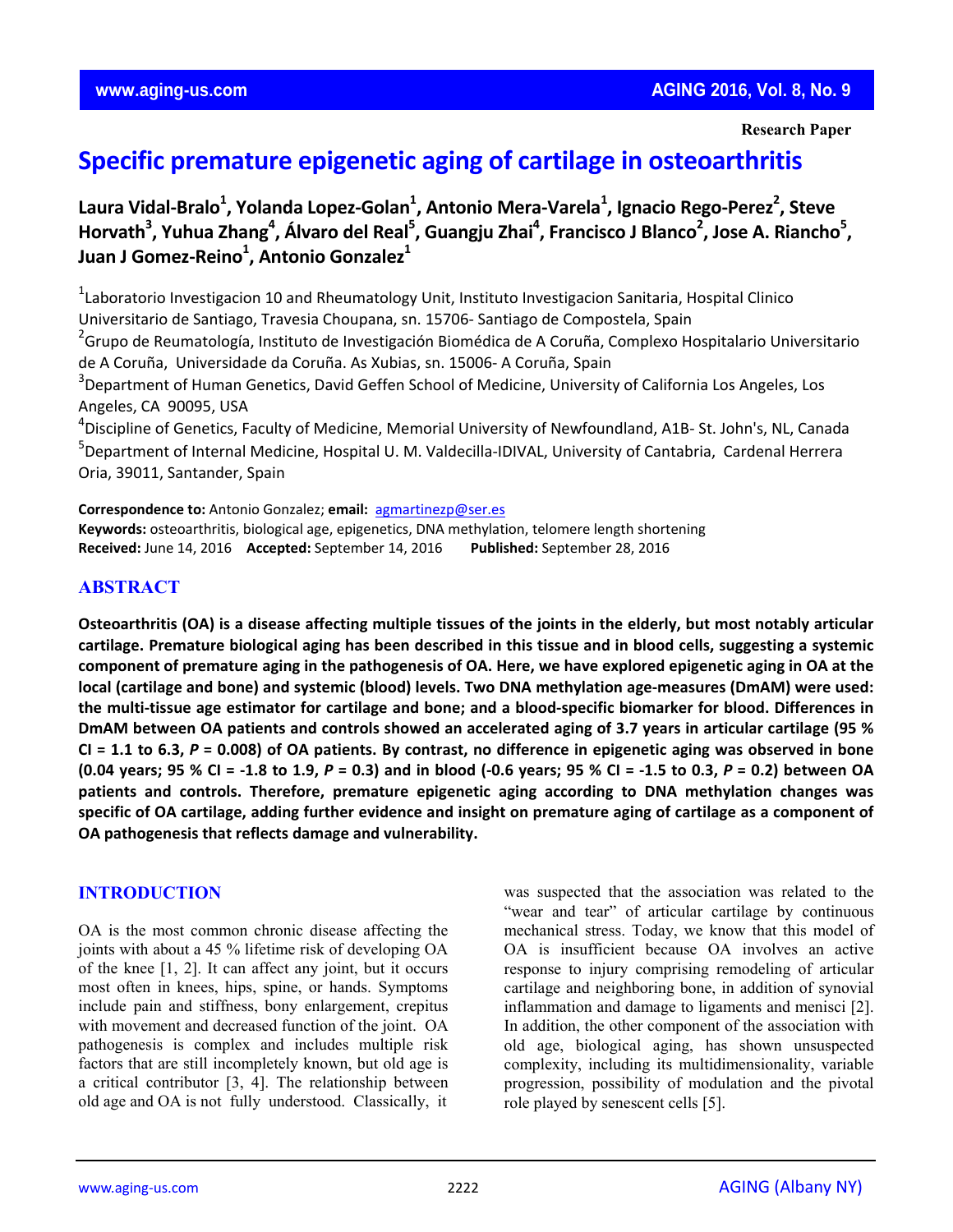The many facets of biological aging have been typified in nine cellular and molecular hallmarks: genomic instability, telomere attrition, epigenetic alterations, loss of proteostasis, deregulated nutrient sensing, mitochondrial dysfunction, cellular senescence, stem cell exhaustion, and altered intercellular communication [6]. Variable progression of biological aging with dissociation between biological and chronological age is observed in progeroid syndromes. Less dramatically, it is also observed as a reflection of lifestyle with smoking, heavy drinking, obesity, stress and depression as accelerators, and exercise and caloric restriction as rejuvenators. The pivotal role of cellular senescence and of the senescence-associated secretory phenotype has been established in multiple studies, but most strikingly with the reversal of age-associated changes obtained with their removal [7]. This rejuvenation has been obtained either through genetic manipulation or with senolytic drugs in mice in spite of the eliminated senescent cells were only a minor fraction in mouse tissues [5]. All these aspects could be of relevance for OA as exemplified by the secretory phenotype that includes secretion of metalloproteases and proinflammatory mediators, which could be involved in OA cartilage damage [2-4]. There is already persuasive evidence of accelerated biological aging at the affected cartilage [3, 4]. Many of the aging hallmarks have been described as exacerbated in OA chondrocytes and articular cartilage, including telomere length shortening, mitochondrial dysfunction, cellular senescence and genome instability [3, 4]. In contrast, biological age has not been studied in any other joint tissue although a systemic component of premature aging has been suggested by accelerated telomere length shortening in blood cells of 160 hand OA subjects compared with 926 controls [8]. Telomere shortening correlated with radiographic severity of OA in the hands in this study. These findings have not yet been independently confirmed, with a small subsequent study showing no telomere attrition in blood of knee OA patients [9], and a second small study reporting telomere shortening only in knee OA patients experiencing high stress and chronic pain [10]. A systemic premature aging component in OA is an attractive hypothesis because it is congruent with some epidemiological studies that have found increased prevalence of old-age comorbidities [11-14], frailty [15], and mortality in OA patients [16-18]. The two aspects, local and systemic, of premature aging could contribute to OA by further impairing cartilage and joint function, decreasing mobility and increasing joint vulnerability.

An opportunity to explore a different aging hallmark in OA cartilage, bone and blood has become possible thanks to the recent development of biomarkers of epigenetic aging [19-24]. The available biomarkers,

called DNA methylation age-measures (DmAM), combine methylation levels at CpG sites that experience methylation changes with aging. The mechanism seems to include slowly accumulating failures of methylation maintenance (epigenetic drift) that could be accelerated by somatic mutations, cell divisions and environmental stress [19, 21, 25, 26]. Some of the changes are tissuespecific; others are shared by several tissues. This motivates a distinction between DmAM that are tissuespecific and include as few as 3 CpG sites showing strong correlation with age in blood, [20, 24] or in saliva [23], and biomarkers applicable to many tissues that require investigating more CpG sites [19, 21]. The most comprehensive is the "epigenetic clock" method by Horvath, which includes 353 CpG and is valid for multiple tissues including bone and cartilage [19, 27, 28]. The DmAM are useful biomarkers of biological age that show accelerated aging in several diseases of old age [19-21, 29, 30] and in subjects under elevated lifetime stress [26], and that correlate with cognitive and physical fitness in the elderly and with all-cause and cause-specific mortality [30-35].

## **RESULTS**

The cartilage samples from OA patients showed premature aging in comparison with cartilage from controls (Figure 1A). The difference in the estimated mean age obtained with Horwath's DmAM was of 3.7 years (Table 1). This result was obtained with the whole set of samples that included cartilage from the tibial plateau and from the femoral head. A significant premature aging was also observed with the subgroup of tibial plateau samples, with a mean difference of 5.3 years (95  $\%$  CI = 2.4 to 8.2). Cartilages from the femoral heads were too few for meaningful analysis. All the comparisons were adjusted for age and sex as covariates.

In contrast with the cartilage results, there were no differences in epigenetic aging of bone (Figure 1B). The mean estimated age obtained from DNA methylation data was very similar in patients with hip OA and in controls (Table 1). The lack of difference was validated in a sub-analysis including only the fracture controls  $(\Delta$ DmAM = 0.5 years, 95 % CI = -1.50 to 2.54,  $P =$ 0.6). Bone samples from cadaver controls were too few for meaningful analysis. All the comparisons were adjusted for age and sex as covariates.

The study of epigenetic aging in blood required de novo analyzes of methylation levels at the 8 CpG sites. The MS-SNuPE assays showed a 93.0 % call rate, and between-plate CV of 3.2 %. Age of the 182 controls without OA was accurately predicted with the 8CpG DmAM (Figure 2), as shown by the good fit of the mean age estimate (mean difference age – DmAM = -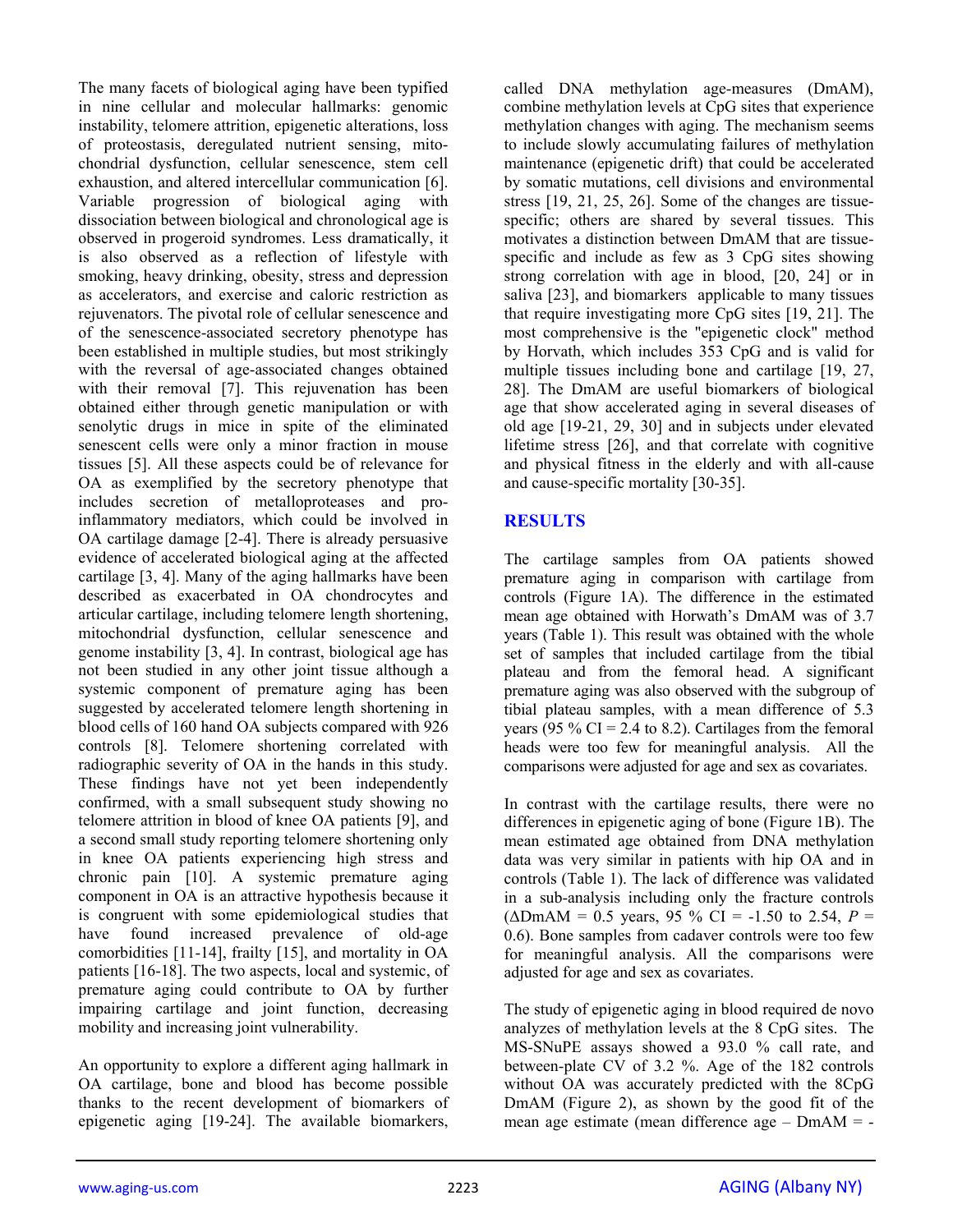0.1 years,  $SD = 8.7$  years). Comparison of the epigenetic ages obtained in this way did not show differences between OA patients and controls (Figure 2). The epigenetic ages for each of the joint-specific OA subgroups were very similar to the epigenetic age for the control subjects, as shown for the hand OA patients (Figure 2A), knee OA patients (Figure 2B) and hip OA

patients (Figure 2C). This similarity in blood cells was clearly shown by the near zero year ΔDmAM (Table 1). The largest difference in blood was observed between patients with hip OA and controls, but it was not significant and with direction opposed to premature aging in the OA subjects. All the comparisons were adjusted for age and sex as covariates.



**Figure 1. Comparison of epigenetic age in joint tissues from controls and patients with OA**. (**A**) Accelerated aging in OA cartilage samples (n = 31) in comparison with control cartilage (n = 36) with ΔDmAM = 3.7 years (P = 0.008); and (**B**) no difference (ΔDmAM = 0.04 years, P = 0.3) in bone samples between OA patients ( $n = 33$ ) and controls ( $n = 45$ ). Epigenetic ages are represented as age- and sex-adjusted values with horizontal lines for the mean of each group.

| Table 1. Specific premature epigenetic aging in OA cartilage    |  |  |  |  |  |  |  |  |
|-----------------------------------------------------------------|--|--|--|--|--|--|--|--|
| compared with control cartilage. $\Delta$ DmAM = (age- and sex- |  |  |  |  |  |  |  |  |
| adjusted mean DmAM in OA patients) – (age- and sex-             |  |  |  |  |  |  |  |  |
| adjusted mean DmAM in controls); CI = confidence interval.      |  |  |  |  |  |  |  |  |

| <b>Tissue</b> | <b>OA</b> set                          | $\triangle$ DmAM <sup>a</sup> (95% CI) | P-value |
|---------------|----------------------------------------|----------------------------------------|---------|
| Cartilage     | Knee/hip<br>$3.7(1.1 \text{ to } 6.3)$ |                                        | 0.008   |
|               |                                        |                                        |         |
| Bone          | Hip                                    | $0.04$ (-1.8 to 1.9)                   | 0.3     |
|               |                                        |                                        |         |
| Blood         | Hand                                   | $0.01$ (-1.1 to 1.1)                   | 0.98    |
|               | Knee                                   | $0.04$ (-0.9 to 1.0)                   | 0.9     |
|               | Hip                                    | $-0.7$ ( $-1.7$ to 0.3)                | 0.11    |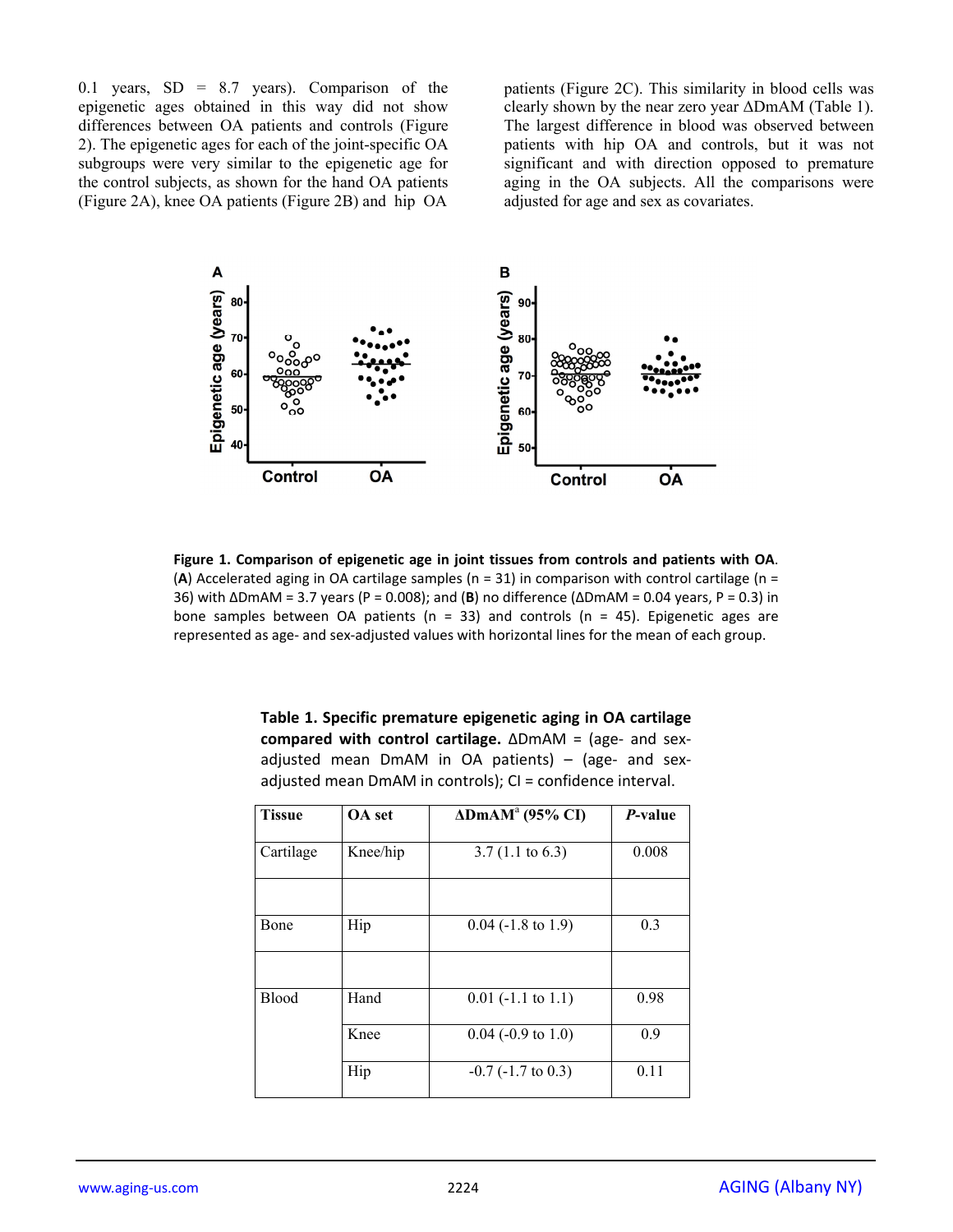#### **DISCUSSION**

Our results showed for the first time premature epigenetic aging as detected with DmAM in cartilage of the OA affected joint, but not in bone nearby the OA affected joint, or in blood cells of OA patients irrespective of the joint affected. These results add epigenetic aging to the list of hallmarks of aging showing accelerated changes in OA cartilage. Each of these hallmarks provide complementary and nonredundant evidence of the different facets of the premature biological aging taking place in chondrocytes and the extracellular matrix of the OA affected cartilage. In addition, our results could be interpreted as questioning systemic premature aging in OA, or even a local component of premature aging in nearby bone, but exploration of other aging hallmarks would be required to exclude them.

Previously, several hallmarks of biological aging have been found exacerbated in chondrocytes and cartilage from OA patients [3, 4]. Our work adds epigenetic aging to the list of hallmarks that show premature biological aging in this tissue. This is a significant addition because the different aging hallmarks, although extensively interconnected, show tissue and disease specificity and the involvement of each of them cannot be assumed from the presence of other hallmarks [5, 6, 35]. They need to be tested in the specific tissue or situation under study. This necessity is exemplified by the lack of correlation between epigenetic age and telomere length observed in the elderly population [35]. In addition, diseases of abnormal telomere attrition are different from diseases in which the dominant mechanism is genomic instability and both are different from normal aging. The first group includes pulmonary fibrosis, dyskeratosis congenita and aplastic anemia, whereas genome instability is the dominant aging hallmark in progeroid syndromes such as Hutchinson-Gilford progeria syndrome and Werner's syndrome [5, 6]. In addition, the DNA methylation changes that are included in the Horvath DmAM have been shown to be independent from cellular senescence and mitotic age [19]. Similar lack of redundancy is observed between the other aging hallmarks, making it necessary to study each of them to know their involvement in OA.

Epigenetic changes with age are not restricted to DNA methylation. They encompass also histone modifications regulated by sirtuins and chromatin remodeling [6]. None of the other age-associated epigenetic changes has yet been analyzed in the context of OA, but they are of interest given their potential reversibility as with histone deacetylase inhibitors or inhibitors of histone acetyltransferases as anti-aging drugs [6]. The meaning of these epigenetic changes is still poorly understood.

They likely contribute to the loss of transcriptional regulation and increase of transcriptional noise observed with aging [5, 6]. Changes in DNA methylation are concentrated in genes with some functional categories including cell growth and survival, organismal development and cancer [19], and in sites within gluco-



**Figure 2. Lack of accelerated epigenetic aging in blood cells of OA patients**. The scatterplots represent age in the horizontal axis against epigenetic age in the vertical axis from the controls without OA (empty circles, n =182) together with (**A**) the hand OA (n = 206), (**B**) the knee OA (n = 229), and (**C**) the hip OA (n = 273) patients (filled circles). Straight lines represent least squares regression fit to the data.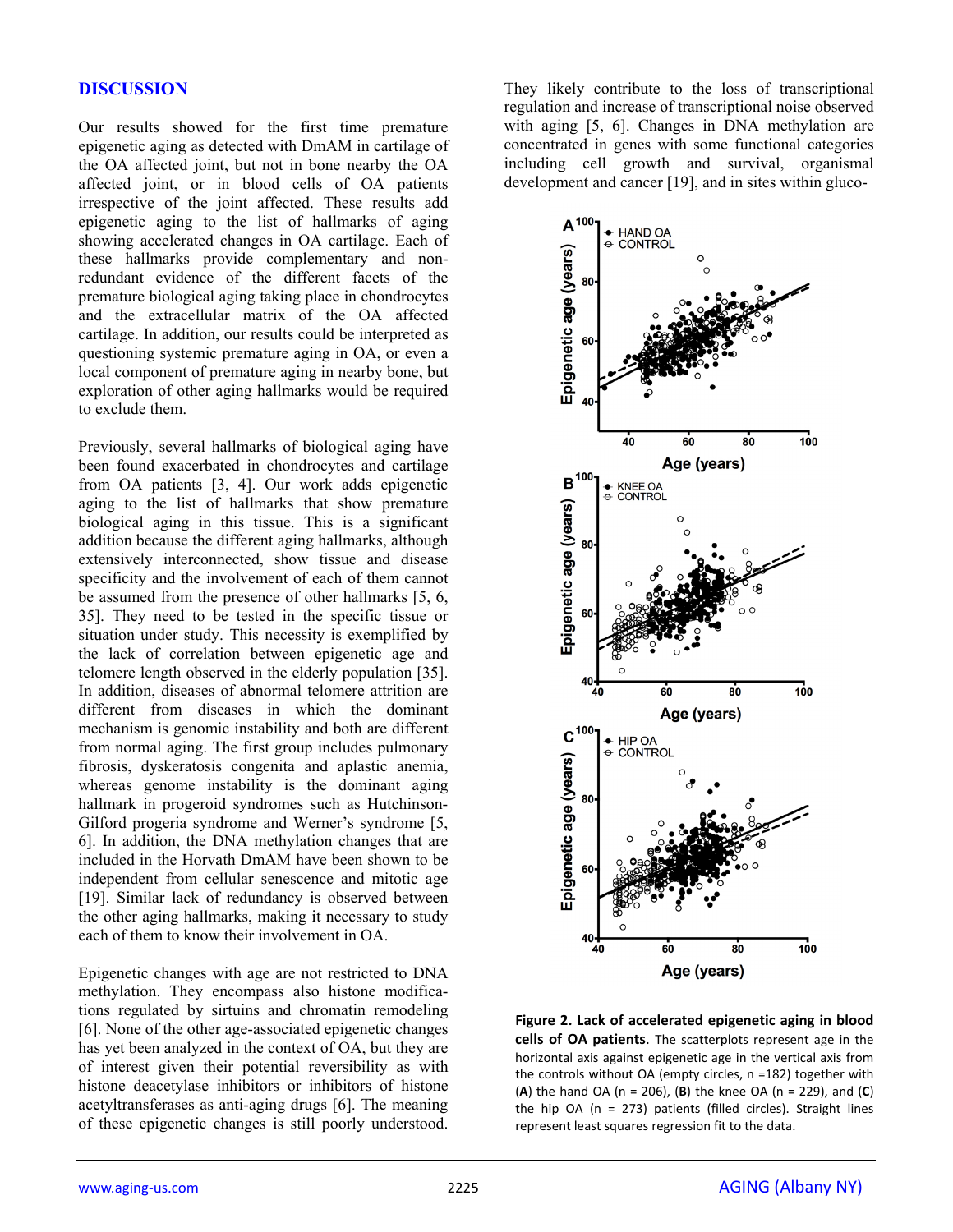corticoid response elements [26], but the pattern of hypermethylation and hypomethylation has not yet being linked to specific molecular or cellular processes [19, 20]. Interpretation of the changes should also include the magnitude of the change: the increase in 3.7 years in ΔDmAM observed in the OA cartilage samples of our study is a modest acceleration compared with changes observed in tumoral tissue, but similar to the reported in a recent abstract in hip OA cartilage, which provides independent confirmation of our findings [36], and in blood of HIV infected patients [37], or in blood of Down syndrome patients [29], but larger than the observed in blood from patients with Parkinson disease [38], or in blood of women after menopause [39].

Some of the previously described aging hallmarks are strongest in the damaged cartilage and less clear in cartilage of preserved areas. Hallmarks showing this pattern are mean telomere length shortening [40-42] senescence-associated heterochromatin foci [41, 42], and senescence-associated β-galactosidase (SA-β-gal). These results have been interpreted as representing, at least in part, consequences of cellular stress and the senescence status of the chondrocytes in OA. However, it is possible that epigenetic aging is a biomarker of cellular vulnerability more than of damage and, therefore, a potential target for treatment. Experiments aimed to differentiate between the two mechanisms are necessary but there are already preliminary results showing similar epigenetic aging in damaged and in preserved cartilage from the same OA patient [36]. Potential treatments could include specific senolytic drugs [5] that have not yet been assayed in chondrocytes, and other approaches with capacity to delay aging in OA chondrocytes as already shown for statins [38] and sirtuin activation [37, 39].

Our results are contrary to widespread premature epigenetic aging given the lack of increased ΔDmAM at the blood and bone levels. However, the only previous direct evidence of a systemic component of accelerate aging in OA was obtained with telomere length in blood cells of OA patients [8, 10], and it is likely that telomere length and DmAM capture different aspects of biological aging [6, 19, 21, 25, 27]. Telomere attrition results from cell divisions, in the absence of the enzyme telomerase, and from DNA damage induced by extrinsic stress, as oxidative or inflammatory stress. The authors that found accelerated telomere length attrition in blood of OA patient interpreted it as reflecting oxidative stress and low-level chronic inflammation [8], or associated with chronic pain and high stress [10]. In contrast, epigenetic aging as measured with DmAM seems to be due to perturbations of the DNA methylation maintenance system [19, 21, 25]. Therefore, our results do not question systemic accelerated aging as detected with

telomere shortening, but exclude the epigenetic aspect of aging.

The lack of accelerated aging in blood and in bone was not attributable to insufficient power. In effect, blood samples were enough to exclude ΔDmAM half as fast as the observed in cartilage (1- $\beta$  > 0.95 to exclude a difference of 1.83 years for each of the three joints). Bone samples, in turn, were enough to detect ΔDmAM as large as the observed in cartilage (1- $\beta$  = 0.90). In addition, the use of different DmAM for cartilage and bone, in one side, and for blood, in the other, does not interfere with our results because no analysis compared results across different DmAM. We also avoided biases due to differences in age or sex between the OA patients and the controls by adjusting for these two variables, as recommended [19-21]. However, limitations of our study are that the different tissues were not from the same subjects, the lack of other joint tissues, and the absence of a larger number of cartilage samples from femoral heads allowing specific analysis of epigenetic aging at this site. The meaning of these limitations seems modest because bone and cartilage are arguably the most relevant tissues in OA [2], and because epigenetic aging in hip cartilage from OA patients has been independently found [36], as already mentioned. In any case, we cannot completely exclude that other tissues or joints show a different behavior than the reporter here, or that additional insight could be gained from analyzing several tissues from the same subjects, as epigenetic age correlation between tissues.

In summary, we have found specific accelerated aging as measured with DNA methylation in cartilage from OA affected joints. Knowledge of the mechanisms of this type of premature aging will help to understand OA pathology, but already it is apparent that these particular mechanisms are not widespread. This was indicated by the results obtained with the same DNA methylation methodology in bone near the affected joint and in blood cells. They showed absence of a systemic component of premature aging. These results cannot exclude that other hallmarks of aging could be more widespread than the DNA methylation changes analyzed here.

# **METHODS**

## **Cartilage and bone epigenetic age**

Epigenetic age was estimated with the 353 age-related CpG probes according with Horvath [19]. Methylation information of these sites has been obtained in previous studies addressing cartilage and bone samples (Table 2 and Supplementary Table 1) [43-46]. Cartilage samples were from 31 controls and 36 OA patients (Table 2).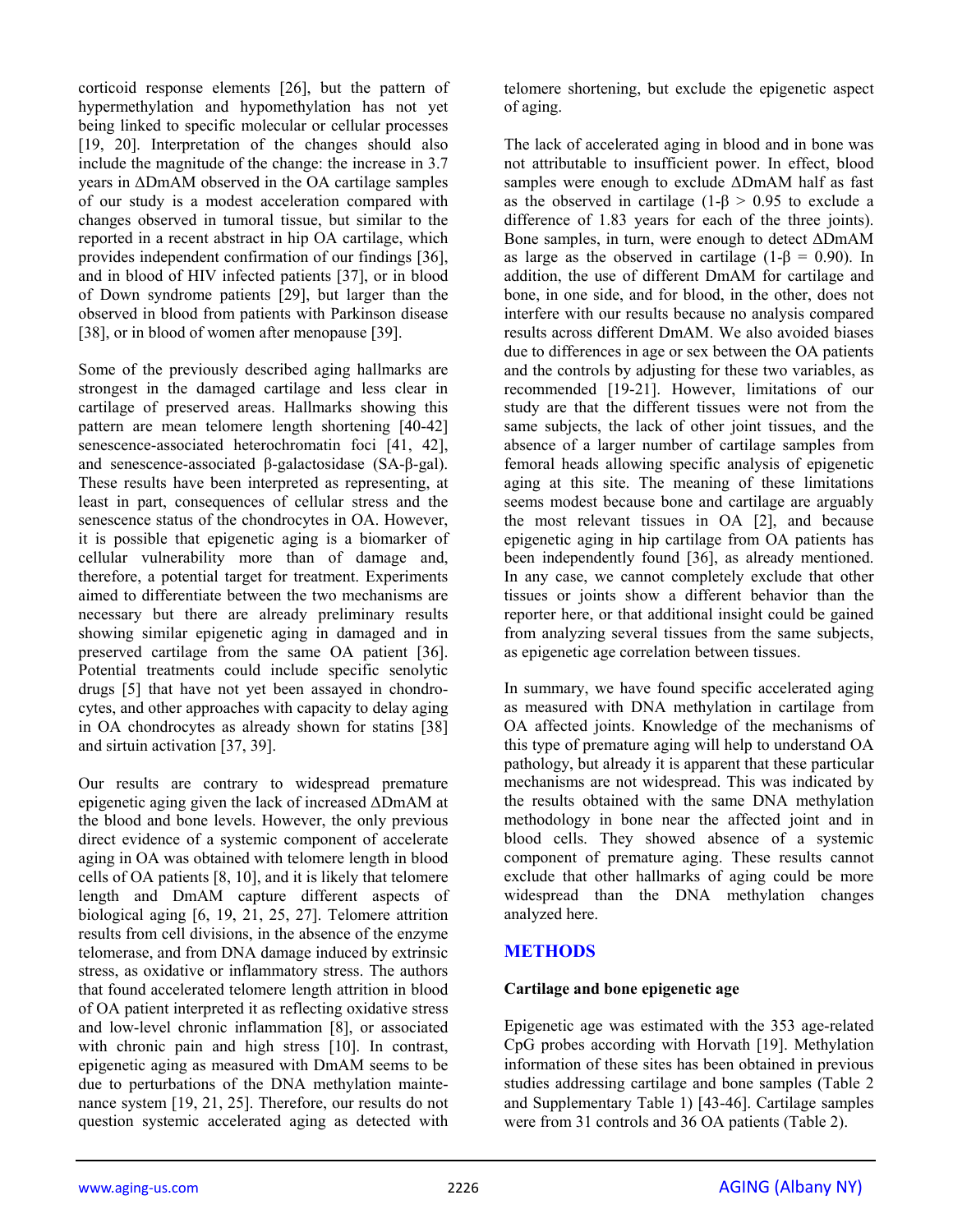|               |                               |     | Age                      |         |
|---------------|-------------------------------|-----|--------------------------|---------|
| <b>Tissue</b> | Set:                          | N   | $Mean \pm SD$ (Range)    | Woman % |
| Cartilage     | Control knee/hip <sup>a</sup> | 31  | $64.8 \pm 15.0$ (40-95)  | 48.4    |
|               | Knee/hip OA                   | 36  | $67.1 \pm 9.3$ (41-80)   | 75.0    |
|               |                               |     |                          |         |
| Bone          | Control hip <sup>a</sup>      | 45  | $78.0 \pm 11.0$ (40-104) | 93.3    |
|               | Hip OA                        | 33  | $75.4 \pm 6.7$ (58-89)   | 100.0   |
|               |                               |     |                          |         |
| <b>Blood</b>  | Control                       | 182 | $60.7 \pm 11.5$ (45-88)  | 46.7    |
|               | Hand OA                       | 206 | $60.6 \pm 10.1$ (32-88)  | 88.4    |
|               | Knee OA                       | 229 | $67.7 \pm 5.6$ (55-78)   | 82.1    |
| $a_{\sim}$    | Hip OA                        | 273 | $68.4 \pm 5.5(55-84)$    | 59.7    |

**Table 2. Main characteristics of the sample collections used in this study**. N = number of samples, SD = standard deviation.

<sup>a</sup> 3 cartilage and 4 bone control samples were from undefined localization

The controls were from tibial plateau of 18 cadavers with no macroscopic signs of OA [43], and the femoral head of 10 subjects with hip fracture and without macroscopic or microscopic evidence of OA [46]. In addition, 3 cartilage samples from cadavers without information of status and location were included [45]. The OA samples included 29 from the tibial plateau of severe knee OA patients [43, 46], and 7 from the femoral head of severe hip OA patients [46], obtained at the time of joint replacement. Bone samples were from 45 controls and 33 hip OA patients (Table 2). The controls included femoral heads of 34 subjects with osteoporotic hip fracture (OP) and 7 cadavers [44]. They lacked OA lesions on macroscopic examination of the hip joints and the bone pieces excluded subchondral and fractured regions. Patients with fractures due to high-energy trauma or with disorders causing secondary OP or OA were not included. In addition, 4 control bone samples from cadavers that lacked detailed information of status and place of retrieval were included.[45] The bone samples of the 33 hip OA patients were obtained from femoral heads at the time of total joint replacement for primary hip OA [44]. Methylation data were obtained either with the Human Methylation 27 BeadChip (Illumina), [43, 44] or with the HumanMethylation 450 Bead-Chip microarray (Illumina, San Diego, California, USA) [45, 46]. These samples were obtained with informed consent of the donors and approval of the relevant ethics committees as reported in the primary publications [43-46].

# **Analysis of epigenetic aging in blood**

Epigenetic aging in blood was assessed with a 8 CpG DmAM specific for whole blood and amenable to assay in large number of samples [24]. Methylation data were obtained for this study with methylation-sensitive single-nucleotide primer extension (MS-SNuPE) following the reported procedure [47]. Genomic DNA from 890 subjects of Spanish ancestry was assayed (Table 2 and Supplementary Table 1). This collection of samples included 182 controls recruited at the time of intravenous urography. They had not OA signs at exploration including both hands or in the radiographs either at the hip or column joints, and they did not complain of OA symptoms in a systematic questionnaire. The remaining 708 subjects were suffering from primary OA as assessed by a rheumatologist. The subjects affected by knee OA, 229, or hip OA, 273, were selected from consecutive patients aged 55– 75 years at the time of surgery that were undergoing total joint replacement. The patients with hand OA, 206, were selected among those attending the Rheumatology Unit fulfilling the American College of Rheumatology classification criteria for hand OA [48]. Exclusion criteria were inflammatory, infectious, traumatic or congenic joint pathology, as well as, lesions due to crystal deposition or osteonecrosis. Morbid obesity and occupational strain were not exclusion causes. All donors provided blood DNA samples for genetic studies with written informed consent according to the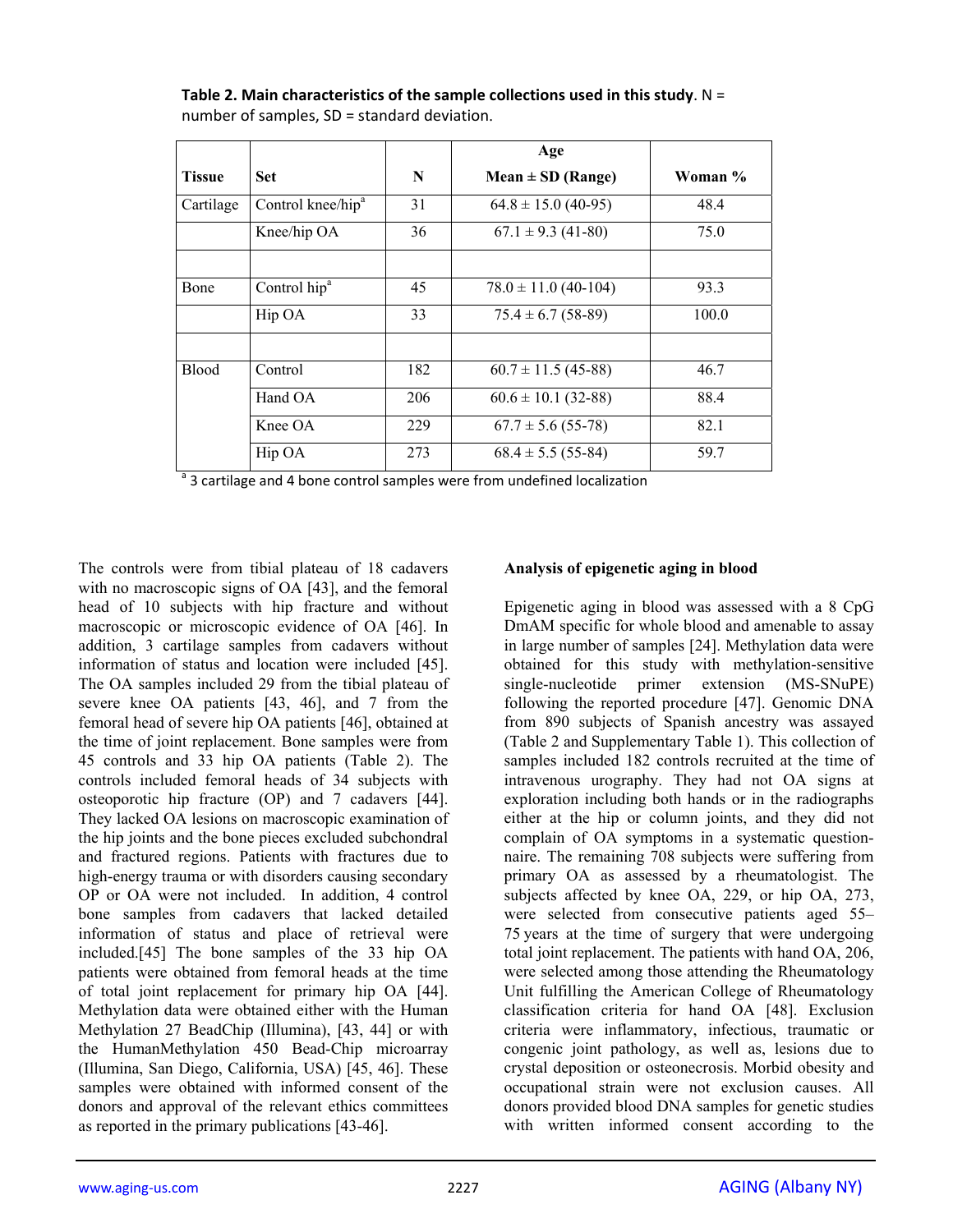Declaration of Helsinki (most recently at the General Assembly on October 2008) and the approval of the Ethics Committee for Clinical Research of Galicia, as described [49].

#### **Statistical analysis**

We estimated the epigenetic age of the cartilage and bone samples with Horvath's DmAM [19], and of the blood samples with the 8 CpG DmAM [24]. Comparisons between samples from OA patients and controls were done with analysis of variance (ANOVA) including age and sex as covariates. Mean differences in DmAM estimates (ΔDmAM) were calculated as:

 $\Delta$ DmAM = (age- and sex-adjusted mean DmAM in OA patients) – (age- and sex-adjusted mean DmAM in controls)

Age- and sex-adjustment was done with the residuals from multiple linear regression of estimated age *versus* age and sex. All these analyses were done with Statistica 7.0 (Stat Soft, Inc.). Post-hoc power analysis was done with G\*Power 3 for  $\alpha$  = 0.05 [50].

#### **ACKNOWLEDGEMENTS**

The authors are indebted to the patients that generously have contributed the samples and time to this work. They also thank Carmen Pena for her excellent technical support.

#### **FUNDING**

This work was supported by the Instituto de Salud Carlos III (Spain) [grants PI14/01651, PI12/01909, RD12/009/008, and P12/615] with participation of the European Regional Development Fund of the EU (FEDER).

## **CONFLICTS OF INTEREST**

The authors declare they have no conflict of interest.

## **REFERENCES**

- 1. Murphy L, Schwartz TA, Helmick CG, Renner JB, Tudor G, Koch G, Dragomir A, Kalsbeek WD, Luta G, Jordan JM. Lifetime risk of symptomatic knee osteoarthritis. Arthritis Rheum. 2008; 59:1207–13. doi: 10.1002/art.24021
- 2. Loeser RF, Goldring SR, Scanzello CR, Goldring MB. Osteoarthritis: a disease of the joint as an organ. Arthritis Rheum. 2012; 64:1697–707. doi: 10.1002/art.34453
- 3. Loeser RF. Aging and osteoarthritis. Curr Opin Rheumatol. 2011; 23:492–96. doi: 10.1097/BOR.0b013e3283494005
- 4. Lotz M, Loeser RF. Effects of aging on articular cartilage homeostasis. Bone. 2012; 51:241–48. doi: 10.1016/j.bone.2012.03.023
- 5. Bhatia‐Dey N, Kanherkar RR, Stair SE, Makarev EO, Csoka AB. Cellular Senescence as the Causal Nexus of Aging. Front Genet. 2016; 7:13. doi: 10.3389/fgene.2016.00013
- 6. López‐Otín C, Blasco MA, Partridge L, Serrano M, Kroemer G. The hallmarks of aging. Cell. 2013; 153:1194–217. doi: 10.1016/j.cell.2013.05.039
- 7. Zhu Y, Tchkonia T, Pirtskhalava T, Gower AC, Ding H, Giorgadze N, Palmer AK, Ikeno Y, Hubbard GB, Lenburg M, O'Hara SP, LaRusso NF, Miller JD, et al. The Achilles' heel of senescent cells: from transcriptome to senolytic drugs. Aging Cell. 2015; 14:644–58. doi: 10.1111/acel.12344
- 8. Zhai G, Aviv A, Hunter DJ, Hart DJ, Gardner JP, Kimura M, Lu X, Valdes AM, Spector TD. Reduction of leucocyte telomere length in radiographic hand osteoarthritis: a population‐based study. Ann Rheum Dis. 2006; 65:1444–48. doi: 10.1136/ard.2006.056903
- 9. Tamayo M, Mosquera A, Rego JI, Fernández‐Sueiro JL, Blanco FJ, Fernández JL. Differing patterns of peripheral blood leukocyte telomere length in rheumatologic diseases. Mutat Res. 2010; 683:68–73. doi: 10.1016/j.mrfmmm.2009.10.010
- 10. Sibille KT, Langaee T, Burkley B, Gong Y, Glover TL, King C, Riley JL 3rd, Leeuwenburgh C, Staud R, Bradley LA, Fillingim RB. Chronic pain, perceived stress, and cellular aging: an exploratory study. Mol Pain. 2012; 8:12. doi: 10.1186/1744‐8069‐8‐12
- 11. Rahman MM, Kopec JA, Anis AH, Cibere J, Goldsmith CH. Risk of cardiovascular disease in patients with osteoarthritis: a prospective longitudinal study. Arthritis Care Res (Hoboken). 2013; 65:1951–58. doi: 10.1002/acr.22092
- 12. Haugen IK, Ramachandran VS, Misra D, Neogi T, Niu J, Yang T, Zhang Y, Felson DT. Hand osteoarthritis in relation to mortality and incidence of cardiovascular disease: data from the Framingham heart study. Ann Rheum Dis. 2015; 74:74–81. doi: 10.1136/annrheumdis‐2013‐203789
- 13. Louati K, Vidal C, Berenbaum F, Sellam J. Association between diabetes mellitus and osteoarthritis: systematic literature review and meta‐analysis. RMD Open. 2015; 1:e000077. doi: 10.1136/rmdopen‐2015‐ 000077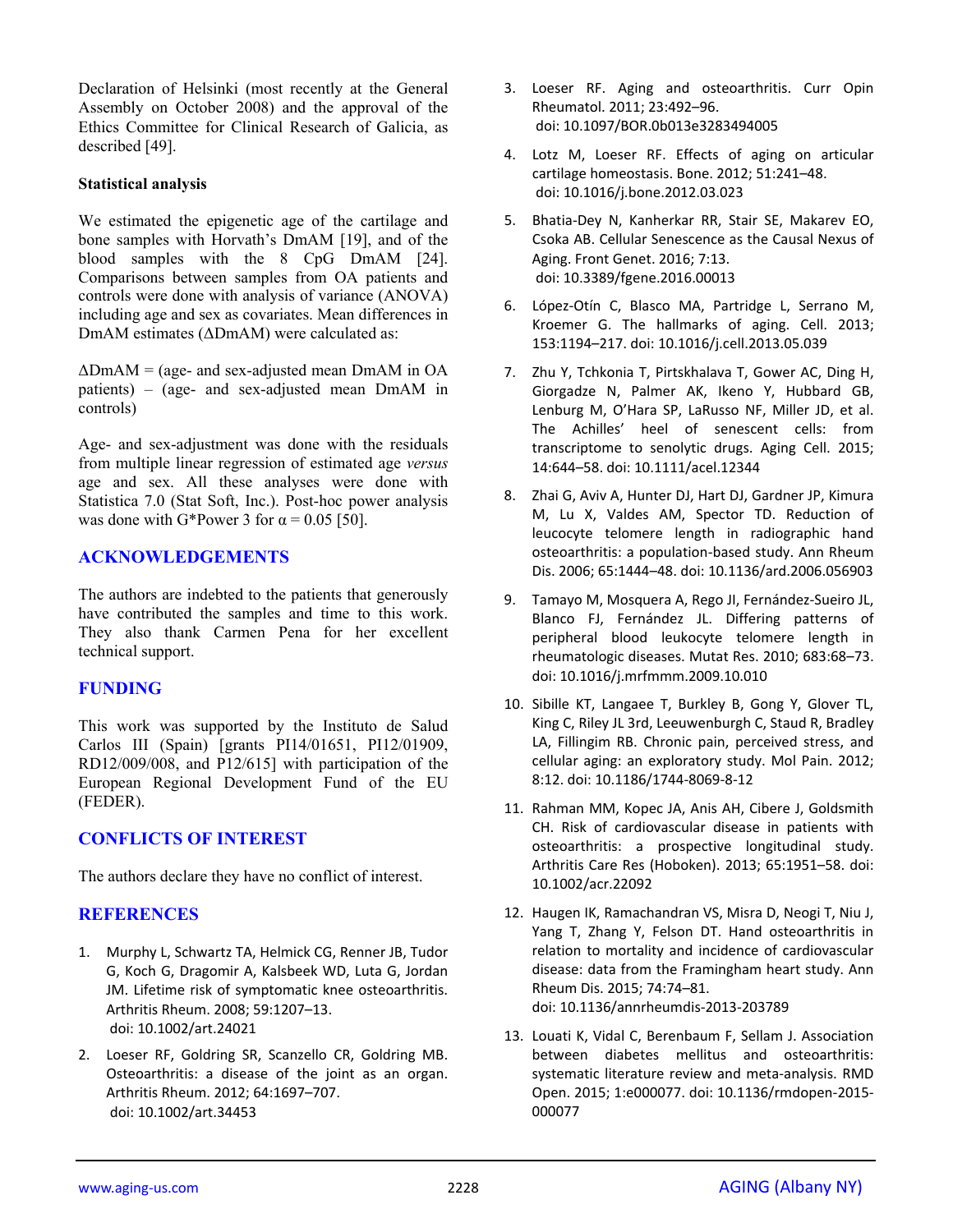- 14. Huang SW, Wang WT, Chou LC, Liao CD, Liou TH, Lin HW. Osteoarthritis increases the risk of dementia: a nationwide cohort study in Taiwan. Sci Rep. 2015; 5:10145. doi: 10.1038/srep10145
- 15. Castell MV, van der Pas S, Otero A, Siviero P, Dennison E, Denkinger M, Pedersen N, Sanchez‐ Martinez M, Queipo R, van Schoor N, Zambon S, Edwards M, Peter R, et al. Osteoarthritis and frailty in elderly individuals across six European countries: results from the European Project on OSteoArthritis (EPOSA). BMC Musculoskelet Disord. 2015; 16:359. doi: 10.1186/s12891‐015‐0807‐8
- 16. Barbour KE, Lui LY, Nevitt MC, Murphy LB, Helmick CG, Theis KA, Hochberg MC, Lane NE, Hootman JM, Cauley JA, and Study of Osteoporotic Fractures Research Group. Hip Osteoarthritis and the Risk of All‐Cause and Disease‐Specific Mortality in Older Women: A Population‐Based Cohort Study. Arthritis Rheumatol. 2015; 67:1798–805. doi: 10.1002/art.39113
- 17. Nüesch E, Dieppe P, Reichenbach S, Williams S, Iff S, Jüni P. All cause and disease specific mortality in patients with knee or hip osteoarthritis: population based cohort study. BMJ. 2011; 342:d1165. doi: 10.1136/bmj.d1165
- 18. Kluzek S, Sanchez‐Santos MT, Leyland KM, Judge A, Spector TD, Hart D, Cooper C, Newton J, Arden NK. Painful knee but not hand osteoarthritis is an independent predictor of mortality over 23 years follow‐up of a population‐based cohort of middle‐ aged women. Ann Rheum Dis. 2015.
- 19. Horvath S. DNA methylation age of human tissues and cell types. Genome Biol. 2013; 14:R115. doi: 10.1186/gb‐2013‐14‐10‐r115
- 20. Weidner CI, Lin Q, Koch CM, Eisele L, Beier F, Ziegler P, Bauerschlag DO, Jöckel KH, Erbel R, Mühleisen TW, Zenke M, Brümmendorf TH, Wagner W. Aging of blood can be tracked by DNA methylation changes at just three CpG sites. Genome Biol. 2014; 15:R24. doi: 10.1186/gb‐2014‐15‐2‐r24
- 21. Hannum G, Guinney J, Zhao L, Zhang L, Hughes G, Sadda S, Klotzle B, Bibikova M, Fan JB, Gao Y, Deconde R, Chen M, Rajapakse I, et al. Genome‐wide methylation profiles reveal quantitative views of human aging rates. Mol Cell. 2013; 49:359–67. doi: 10.1016/j.molcel.2012.10.016
- 22. Florath I, Butterbach K, Müller H, Bewerunge‐Hudler M, Brenner H. Cross‐sectional and longitudinal changes in DNA methylation with age: an epigenome‐ wide analysis revealing over 60 novel age‐associated CpG sites. Hum Mol Genet. 2014; 23:1186–201. doi: 10.1093/hmg/ddt531
- 23. Bocklandt S, Lin W, Sehl ME, Sánchez FJ, Sinsheimer JS, Horvath S, Vilain E. Epigenetic predictor of age. PLoS One. 2011; 6:e14821. doi: 10.1371/journal.pone.0014821
- 24. Vidal‐Bralo L, Lopez‐Golan Y, Gonzalez A. Simplified Assay for Epigenetic Age Estimation in Whole Blood of Adults. Front Genet. 2016; 7:126. doi: 10.3389/fgene.2016.00126
- 25. Teschendorff AE, West J, Beck S. Age‐associated epigenetic drift: implications, and a case of epigenetic thrift? Hum Mol Genet. 2013; 22:R7–15. doi: 10.1093/hmg/ddt375
- 26. Zannas AS, Arloth J, Carrillo‐Roa T, Iurato S, Röh S, Ressler KJ, Nemeroff CB, Smith AK, Bradley B, Heim C, Menke A, Lange JF, Brückl T, et al. Lifetime stress accelerates epigenetic aging in an urban, African American cohort: relevance of glucocorticoid signaling. Genome Biol. 2015; 16:266. doi: 10.1186/s13059‐015‐0828‐5
- 27. Horvath S, Erhart W, Brosch M, Ammerpohl O, von Schönfels W, Ahrens M, Heits N, Bell JT, Tsai PC, Spector TD, Deloukas P, Siebert R, Sipos B, et al. Obesity accelerates epigenetic aging of human liver. Proc Natl Acad Sci USA. 2014; 111:15538–43. doi: 10.1073/pnas.1412759111
- 28. Horvath S, Mah V, Lu AT, Woo JS, Choi OW, Jasinska AJ, Riancho JA, Tung S, Coles NS, Braun J, Vinters HV, Coles LS. The cerebellum ages slowly according to the epigenetic clock. Aging (Albany NY). 2015; 7:294–306. doi: 10.18632/aging.100742
- 29. Horvath S, Garagnani P, Bacalini MG, Pirazzini C, Salvioli S, Gentilini D, Di Blasio AM, Giuliani C, Tung S, Vinters HV, Franceschi C. Accelerated epigenetic aging in Down syndrome. Aging Cell. 2015; 14:491– 95. doi: 10.1111/acel.12325
- 30. Perna L, Zhang Y, Mons U, Holleczek B, Saum KU, Brenner H. Epigenetic age acceleration predicts cancer, cardiovascular, and all‐cause mortality in a German case cohort. Clin Epigenetics. 2016; 8:64. doi: 10.1186/s13148‐016‐0228‐z
- 31. Marioni RE, Shah S, McRae AF, Ritchie SJ, Muniz‐ Terrera G, Harris SE, Gibson J, Redmond P, Cox SR, Pattie A, Corley J, Taylor A, Murphy L, et al. The epigenetic clock is correlated with physical and cognitive fitness in the Lothian Birth Cohort 1936. Int J Epidemiol. 2015; 44:1388–96. doi: 10.1093/ije/dyu277
- 32. Christiansen L, Lenart A, Tan Q, Vaupel JW, Aviv A, McGue M, Christensen K. DNA methylation age is associated with mortality in a longitudinal Danish twin study. Aging Cell. 2016; 15:149–54. doi: 10.1111/acel.12421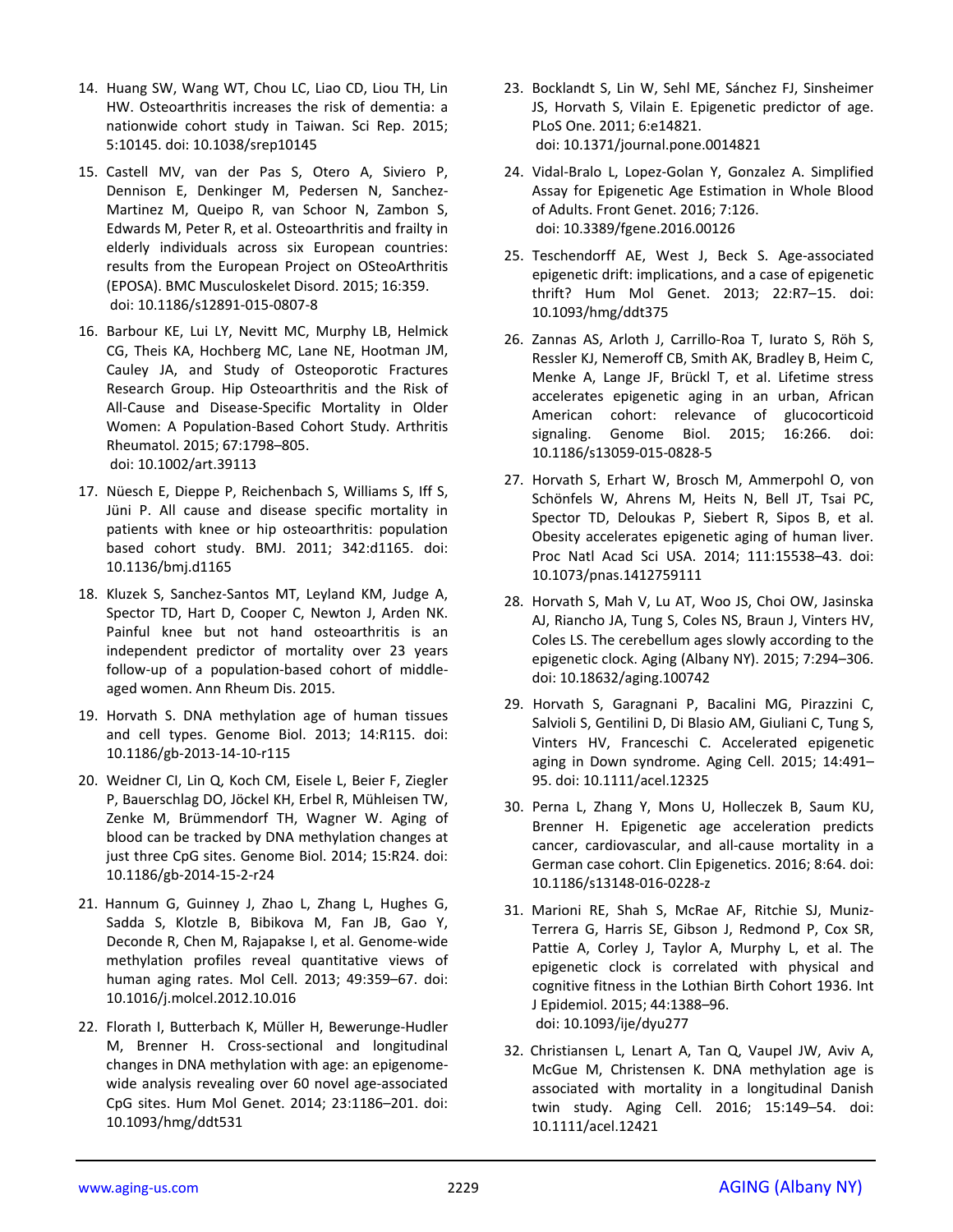- 33. Horvath S, Pirazzini C, Bacalini MG, Gentilini D, Di Blasio AM, Delledonne M, Mari D, Arosio B, Monti D, Passarino G, De Rango F, D'Aquila P, Giuliani C, et al. Decreased epigenetic age of PBMCs from Italian semi‐ supercentenarians and their offspring. Aging (Albany NY). 2015; 7:1159–70. doi: 10.18632/aging.100861
- 34. Marioni RE, Shah S, McRae AF, Chen BH, Colicino E, Harris SE, Gibson J, Henders AK, Redmond P, Cox SR, Pattie A, Corley J, Murphy L, et al. DNA methylation age of blood predicts all‐cause mortality in later life. Genome Biol. 2015; 16:25. doi: 10.1186/s13059‐015‐ 0584‐6
- 35. Breitling LP, Saum KU, Perna L, Schöttker B, Holleczek B, Brenner H. Frailty is associated with the epigenetic clock but not with telomere length in a German cohort. Clin Epigenetics. 2016; 8:21. doi: 10.1186/s13148‐016‐0186‐5
- 36. Reynard L. The aging process and epigenetics: relationship with OA. Osteoarthritis Cartilage. 2015 (Suppl 2); 23:A18–18. doi: 10.1016/j.joca.2015.02.034
- 37. Wu Y, Chen L, Wang Y, Li W, Lin Y, Yu D, Zhang L, Li F, Pan Z. Overexpression of Sirtuin 6 suppresses cellular senescence and NF‐κB mediated inflammatory responses in osteoarthritis development. Sci Rep. 2015; 5:17602. doi: 10.1038/srep17602
- 38. Yudoh K, Karasawa R. Statin prevents chondrocyte aging and degeneration of articular cartilage in osteoarthritis (OA). Aging (Albany NY). 2010; 2:990– 98. doi: 10.18632/aging.100213
- 39. Platas J, Guillén MI, Pérez Del Caz MD, Gomar F, Castejón MA, Mirabet V, Alcaraz MJ. Paracrine effects of human adipose‐derived mesenchymal stem cells in inflammatory stress‐induced senescence features of osteoarthritic chondrocytes. Aging (Albany NY). 2016; 8:1703–17. doi: 10.18632/aging.101007
- 40. Price JS, Waters JG, Darrah C, Pennington C, Edwards DR, Donell ST, Clark IM. The role of chondrocyte senescence in osteoarthritis. Aging Cell. 2002; 1:57– 65. doi: 10.1046/j.1474‐9728.2002.00008.x
- 41. Harbo M, Bendix L, Bay‐Jensen AC, Graakjaer J, Søe K, Andersen TL, Kjaersgaard‐Andersen P, Koelvraa S, Delaisse JM. The distribution pattern of critically short telomeres in human osteoarthritic knees. Arthritis Res Ther. 2012; 14:R12. doi: 10.1186/ar3687
- 42. Harbo M, Delaisse JM, Kjaersgaard‐Andersen P, Soerensen FB, Koelvraa S, Bendix L. The relationship between ultra‐short telomeres, aging of articular cartilage and the development of human hip osteoarthritis. Mech Ageing Dev. 2013; 134:367–72. doi: 10.1016/j.mad.2013.07.002
- 43. Fernández-Tajes J, Soto-Hermida A, Vázquez-Mosquera ME, Cortés‐Pereira E, Mosquera A, Fernández‐Moreno M, Oreiro N, Fernández‐López C, Fernández JL, Rego‐Pérez I, Blanco FJ. Genome‐wide DNA methylation analysis of articular chondrocytes reveals a cluster of osteoarthritic patients. Ann Rheum Dis. 2014; 73:668–77. doi: 10.1136/annrheumdis‐2012‐202783
- 44. Delgado‐Calle J, Fernández AF, Sainz J, Zarrabeitia MT, Sañudo C, García‐Renedo R, Pérez‐Núñez MI, García‐Ibarbia C, Fraga MF, Riancho JA. Genome‐wide profiling of bone reveals differentially methylated regions in osteoporosis and osteoarthritis. Arthritis Rheum. 2013; 65:197–205. doi: 10.1002/art.37753
- 45. Lokk K, Modhukur V, Rajashekar B, Märtens K, Mägi R, Kolde R, Koltšina M, Nilsson TK, Vilo J, Salumets A, Tõnisson N. DNA methylome profiling of human tissues identifies global and tissue‐specific methylation patterns. Genome Biol. 2014; 15:r54. doi: 10.1186/gb‐2014‐15‐4‐r54
- 46. Aref‐Eshghi E, Zhang Y, Liu M, Harper PE, Martin G, Furey A, Green R, Sun G, Rahman P, Zhai G. Genome‐ wide DNA methylation study of hip and knee cartilage reveals embryonic organ and skeletal system morphogenesis as major pathways involved in osteoarthritis. BMC Musculoskelet Disord. 2015; 16:287. doi: 10.1186/s12891‐015‐0745‐5
- 47. Kaminsky ZA, Assadzadeh A, Flanagan J, Petronis A. Single nucleotide extension technology for quantitative site‐specific evaluation of metC/C in GC‐ rich regions. Nucleic Acids Res. 2005; 33:e95. doi: 10.1093/nar/gni094
- 48. Altman R, Alarcón G, Appelrouth D, Bloch D, Borenstein D, Brandt K, Brown C, Cooke TD, Daniel W, Gray R, Greenwald R, Hochberg M, Howell D, et al. The American College of Rheumatology criteria for the classification and reporting of osteoarthritis of the hand. Arthritis Rheum. 1990; 33:1601–10. doi: 10.1002/art.1780331101
- 49. Rodriguez‐Lopez J, Pombo‐Suarez M, Liz M, Gomez‐ Reino JJ, Gonzalez A. Lack of association of a variable number of aspartic acid residues in the asporin gene with osteoarthritis susceptibility: case-control studies in Spanish Caucasians. Arthritis Res Ther. 2006; 8:R55. doi: 10.1186/ar1920
- 50. Faul F, Erdfelder E, Lang AG, Buchner A. G\*Power 3: a flexible statistical power analysis program for the social, behavioral, and biomedical sciences. Behav Res Methods. 2007; 39:175–91. doi: 10.3758/BF03193146